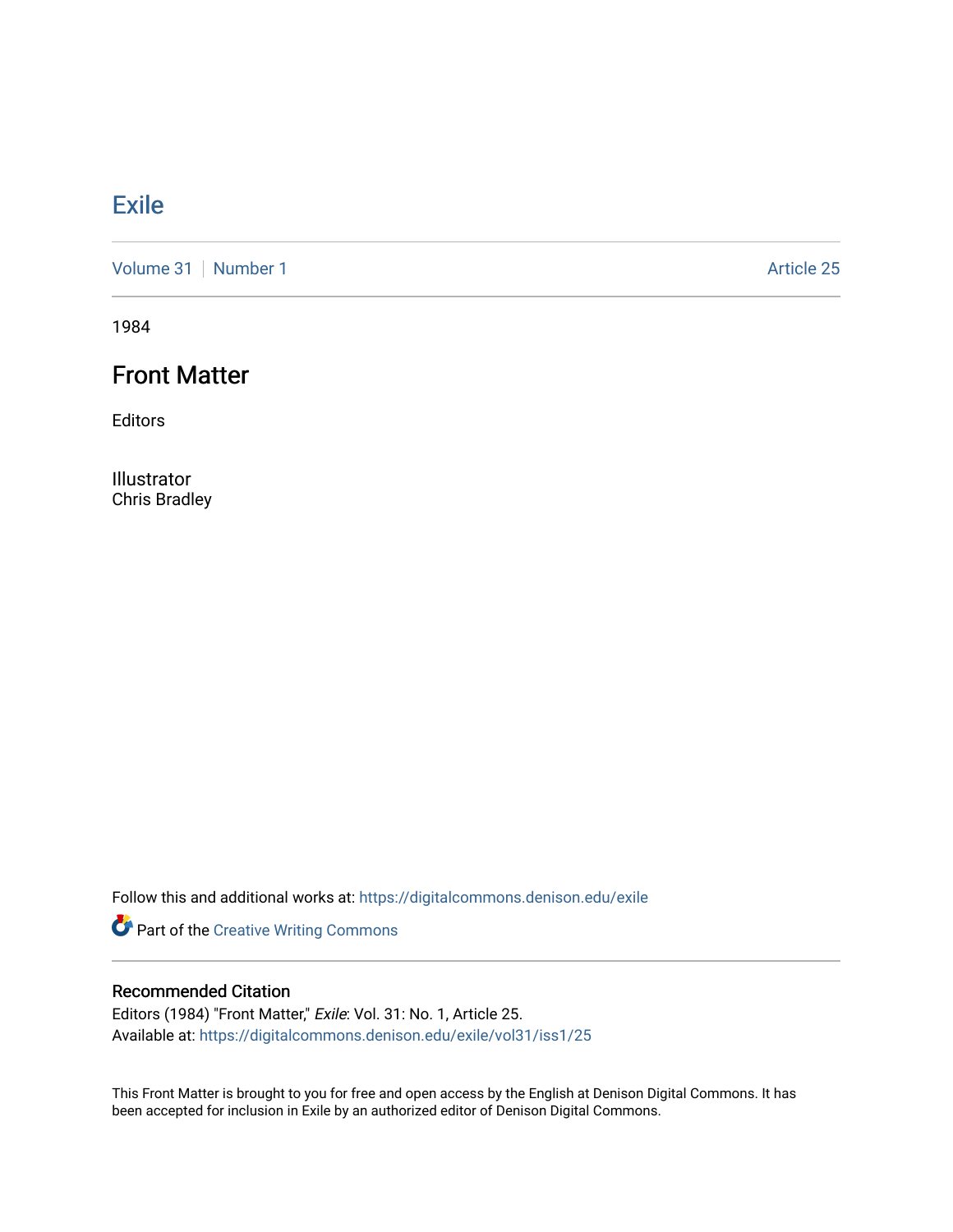# **EXILE Denison University's** Literáry Magazine

## **Editorial Board**

Editorial decision is shared equally among the sever member editorial board

**Art Editor Business Editor Poetry Editor Assistant Poetry Editor Prose Editor Assistant Prose Editor Public Relations Editor** 

Kathy Shelton Will Williams Karen Smith **Katherine Fox Reynolds Ann Townsend McMullen Chris Ross** Karen Show

Polymorphous Cover Lithograph by Aimee Creelman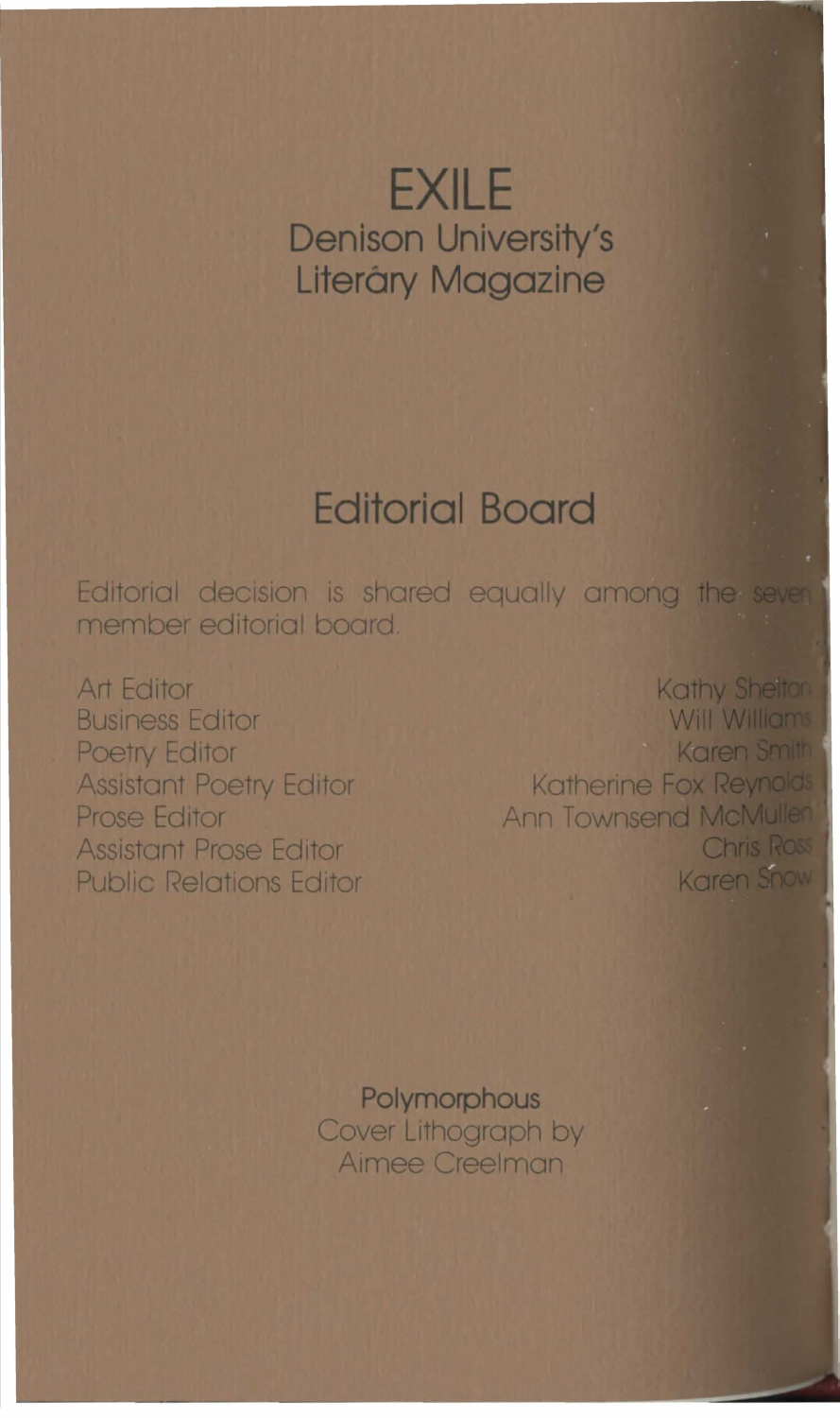# **Table of Contents**

| <b>Drawing Untitled, Chris Bradley</b>                     | 1              |
|------------------------------------------------------------|----------------|
| How Goes the Wombat, Prithee, Jennie Benford               | 3              |
| Holy Shit (for Mary), Stephanie Athey                      | $\overline{4}$ |
| blues, Britton R. Creelman                                 | 6              |
| <b>Inotograph Untitled, Anonymous</b>                      | $\overline{7}$ |
| Prose Untitled, Leigh Walton                               | $\circ$        |
| an Jacinto, Petersen S. Thomas                             | 13             |
| <b>Rebuttal, Betsy Oster</b>                               | 15             |
| <b>Running Alone, Ann Townsend McMullen</b>                | 16             |
| <b>Windows in Florence, Michael Parr</b>                   | 17             |
| <b>Rangers, Caroline Palmer</b>                            | 19             |
| ialamapo, Mary Deborah Clark                               | 20             |
| Funeral, J. K. Rand                                        | 22             |
| Deeds Give No Title, Douglas Jones                         | 23             |
| e Careful, There's a Straight Bar Next Door, Karen J. Hall | 25             |
| The Rivers of Saigon, Alex Dickson                         | 26             |
| Sketches, Alfred Sturla Bodvarsson                         | 27             |
| Joon the Occasion of Reading,                              |                |
| 236 Sonnets at One Sitting, Jeff Masten                    | 28             |
| just believe in Me, Rob Jackson                            | 29             |
| Close, Stephanie Athey                                     | 31             |
| eller, Katherine Fox Reynolds                              | 32             |
| Moman in Greece, Michael Parr                              | 33             |
| Part of the Job, Joan DeWitt                               | 35             |
| Contributor Notes                                          | 46             |
|                                                            |                |